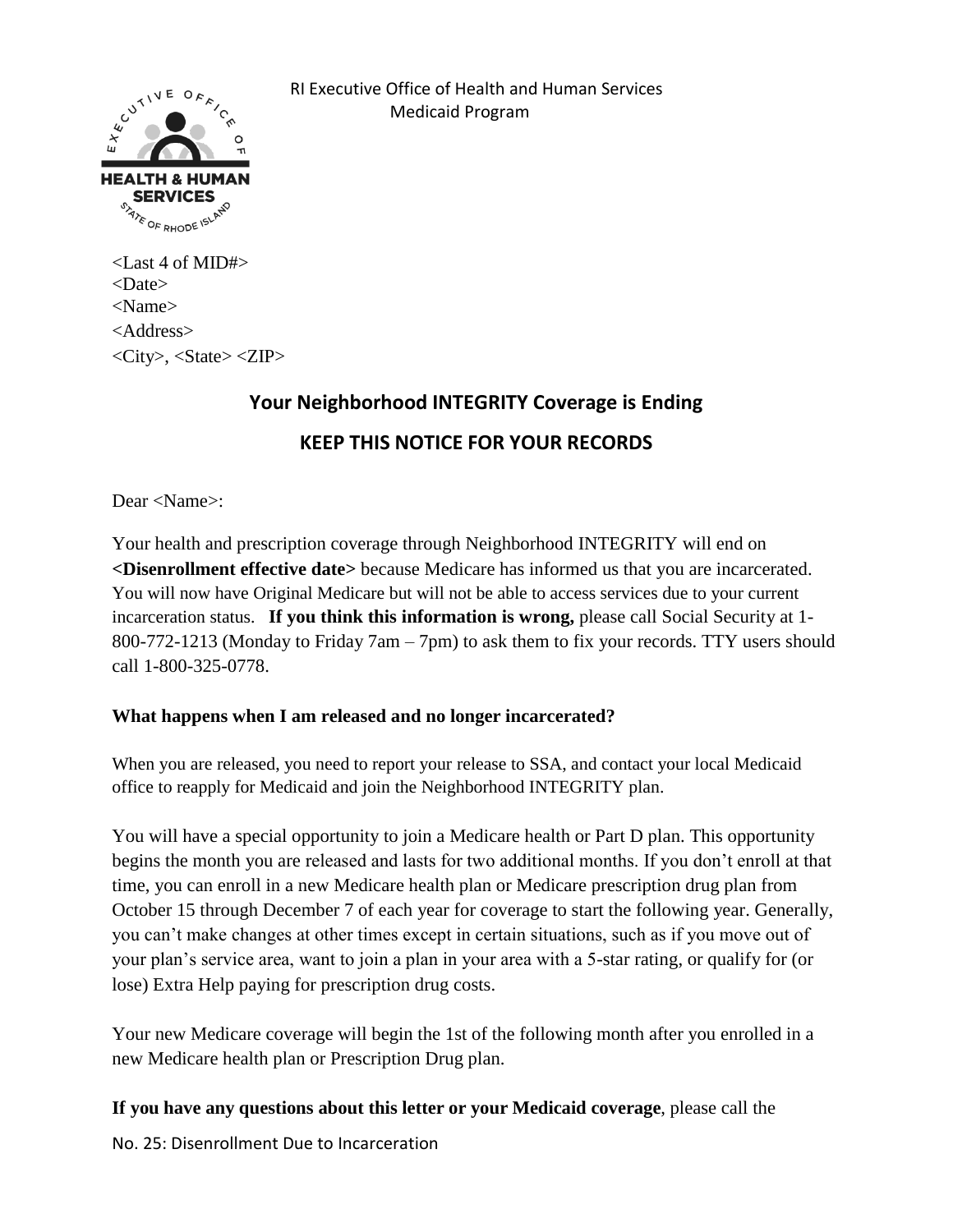Medicare-Medicaid Plan Enrollment Line at 1-844-602-3469 (TTY 711), Monday – Friday, 8:00 am- 6:00 pm.

**For questions about Medicare**, call 1-800- MEDICARE (1-800-633-4227) 24 hours a day, 7 days a week or visit [www.Medicare.gov](http://www.medicare.gov/) TTY users should call 1-877-486-2048.

## **Appeals Rights and Deadlines**

You have a right to a hearing if you disagree with a decision we have made. You have 30 days from the date you receive this letter to request an appeal. If you do not request an appeal, you may lose the right to a hearing. Please see the enclosed appeal form for complete instructions.

If you need help with coverage or filing an appeal, call the RIPIN Healthcare Advocate at 1- 855-747-3224 (TTY 711), Monday – Friday, 8:00 am – 5:00 pm, plus extended hours on Thursday until 7:00 pm. You can also email the RIPIN Healthcare Advocate at [HealthcareAdvocate@ripin.org.](mailto:HealthcareAdvocate@ripin.org)

If you need help in person or to hand deliver your appeals form, please go to a local Rhode Island Department of Human Services (DHS) Office.

**For more information**, visit [www.eohhs.ri.gov.](http://www.eohhs.ri.gov/) **If you have questions,** call the Medicare-Medicaid Plan Enrollment Line at 1-844-602-3469 (TTY 711), Monday- Friday, 8:00 am – 6:00 pm. The call is free. You can get this information for free in other languages and formats, like large print, braille, and audio.

**Para obtener más información**, visite [www.eohhs.ri.gov.](http://www.eohhs.ri.gov/) **Si tiene preguntas,** llame al Medicare-Medicaid Plan Enrollment Line (número telefónico para inscripciones en plan Medicare-Medicaid) al 1-844-602-3469 (TTY 711), de lunes a viernes, de 8:00 a.m. a 6:00 p.m. La llamada es gratis. Puede obtener esta información gratuitamente en otros idiomas y formatos, como letra grande, braille y audio.

**Para mais informações,** visite [www.eohhs.ri.gov.](http://www.eohhs.ri.gov/) **Se tiver dúvidas**, ligue para a Linha de Inscrição do Plano de Medicare-Medicaid no número 1-844-602-3469 (TTY 711), de segunda a sexta-feira, das 8:00 às 18:00. A chamada é gratuita. Você pode obter estas informações gratuitamente em outros idiomas e formatos, como impressão grande, braile e áudio.